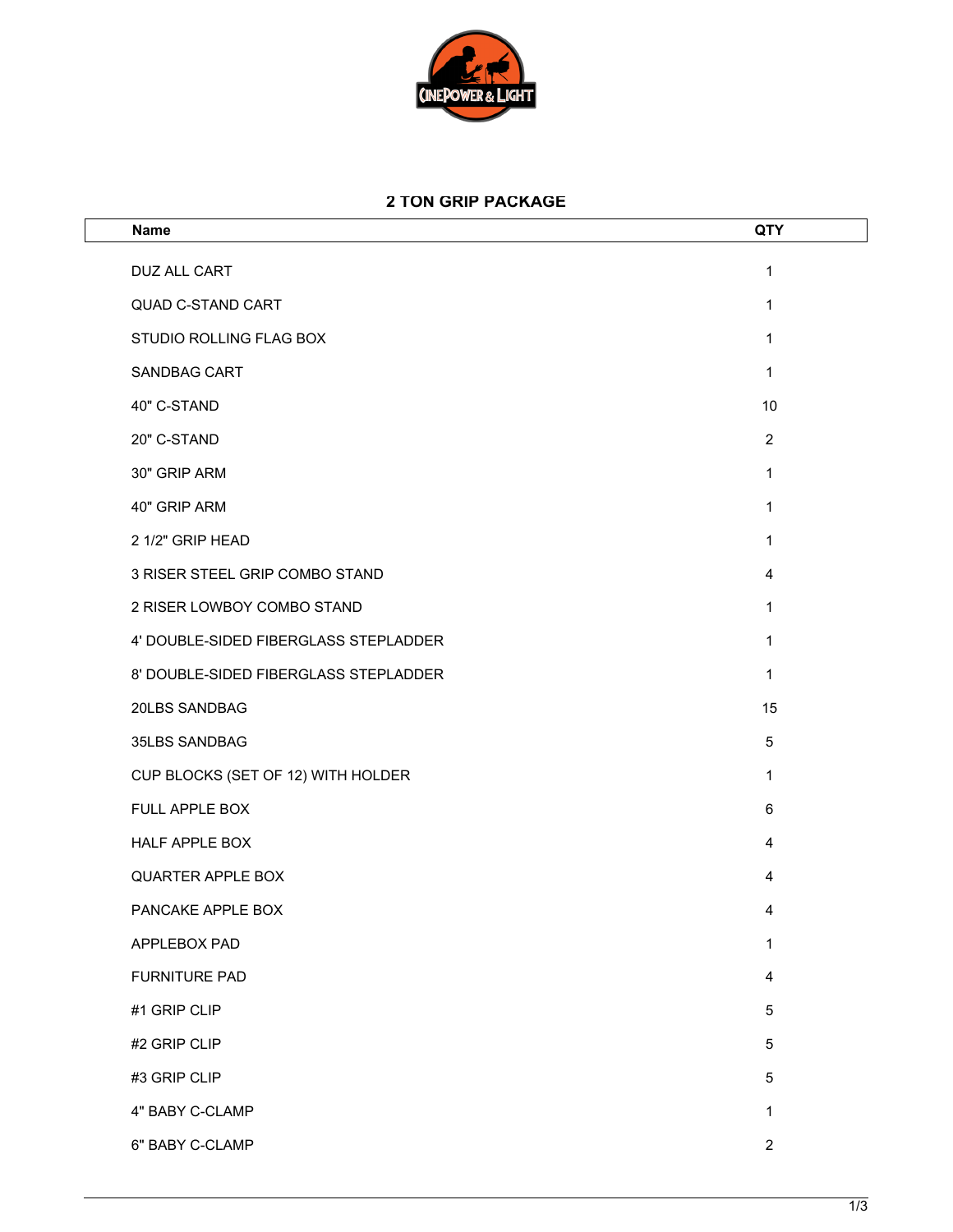

| <b>Name</b>                           | <b>QTY</b>     |
|---------------------------------------|----------------|
| 8" BABY C-CLAMP                       | 1              |
| 8" JUNIOR C-CLAMP                     | $\mathbf{1}$   |
| 12" FURNI CLAMP WITH BABY PIN         | $\overline{2}$ |
| <b>BABY OFFSET ARM</b>                | 1              |
| JUNIOR OFFSET ARM                     | 1              |
| BEADBOARD HOLDER (DUCKBILL PLATOPUS)  | $\overline{2}$ |
| FOAM CORE HOLDER                      | $\mathbf{1}$   |
| 4 1/2" GRIP HEAD (LOLIPOP)            | $\overline{2}$ |
| MAFER CLAMP WITH BABY PIN             | 3              |
| CARDELLINI CENTER JAW CLAMP           | $\overline{2}$ |
| CARDELLINI END JAW CLAMP              | 1              |
| SCISSOR (CEILING) CLIP W/BABY PIN     | $\overline{2}$ |
| JUNIOR TO BABY ADAPTER (MALE TO MALE) | $\overline{2}$ |
| CHAIN VICE GRIP W/BABY PIN            | $\overline{2}$ |
| SAFETY CABLE                          | 10             |
| WALL SPREADER 2X4 (3 PC)              | 1              |
| 18" X 24" SINGLE SCRIM - BLACK        | 1              |
| 18" X 24" DOUBLE SCRIM - BLACK        | 1              |
| 18" X 24" POLY SILK WHITE             | 1              |
| 18" X 24" SOLID                       | 2              |
| 24" X 36" SINGLE SCRIM - BLACK        | $\overline{2}$ |
| 24" X 36" DOUBLE SCRIM - BLACK        | $\overline{2}$ |
| 24" X 36" POLY SILK WHITE             | $\overline{2}$ |
| 24" X 36" SOLID                       | 4              |
| 24" X 36" EMPTY FRAME                 | $\overline{2}$ |
| 24" X 36" WOOD CUCALORIS              | 1              |
| 24" X 36" CELO CUCALORIS              | 1              |
| 48" X 48" SINGLE SCRIM - BLACK        | 1              |